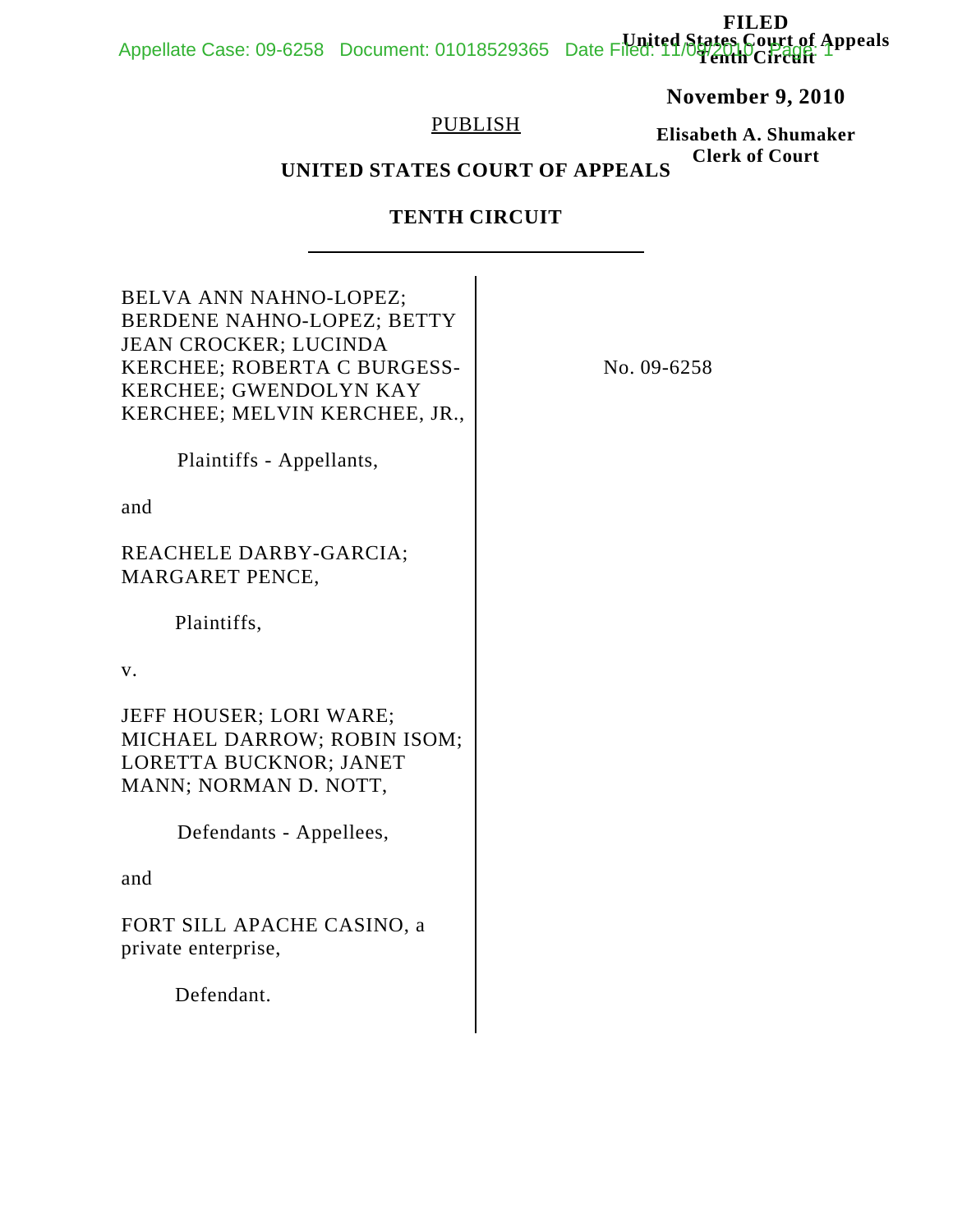## **APPEAL FROM THE UNITED STATES DISTRICT COURT FOR THE WESTERN DISTRICT OF OKLAHOMA (D.C. No. 5:08-CV-01147-F)**

Gary Montana, Osseso, Wisconsin, for Appellants.

Richard Grellner of Law Office of Richard J. Grellner, Oklahoma City, Oklahoma (and Robert E. Prince of Carter & Prince, Lawton, Oklahoma, with him on the brief), for Appellees.

Before **KELLY**, **GORSUCH**, Circuit Judges, and **MELGREN\*** , District Judge.

**KELLY**, Circuit Judge.

Plaintiffs-Appellants filed this action claiming unlawful use of their real property and seeking declaratory judgment, injunctive relief, ejectment, and damages. They appeal from the district court's grant of summary judgment in favor of Defendants-Appellees, members of the Business Committee of the Fort Sill Apache Tribe of Oklahoma and the Manager of the Fort Sill Casino. The district court had subject-matter jurisdiction pursuant to 25 U.S.C. § 345 and appellate jurisdiction arises under 28 U.S.C. § 1291. We affirm.

<sup>\*</sup> The Honorable Eric F. Melgren, U.S. District Court Judge, District of Kansas, sitting by designation.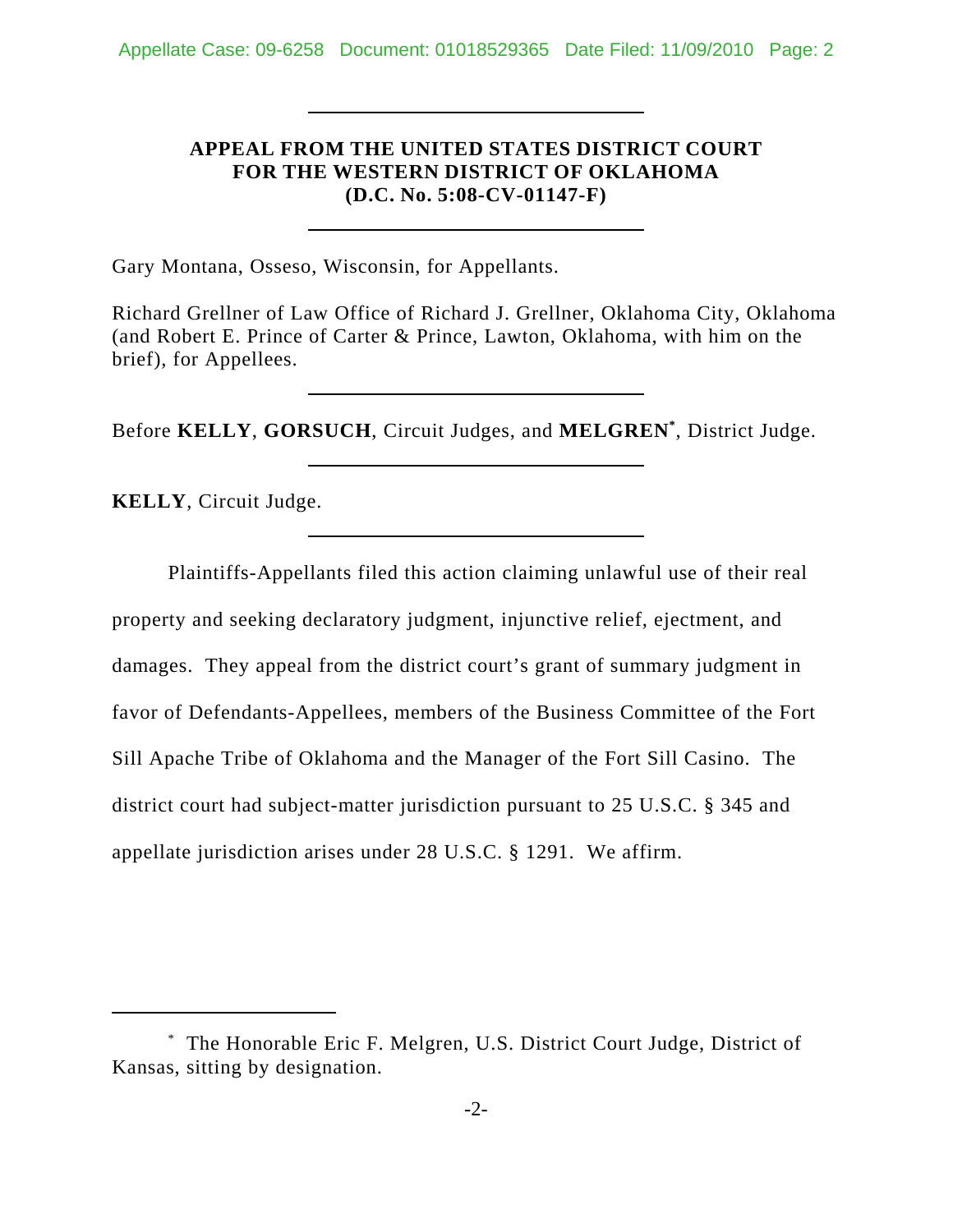#### **Background**

This case involves a dispute over real property allegedly leased by the Fort Sill Apache Tribe of Oklahoma (the "Tribe"), acting through its Tribal Business Committee (the "Business Committee"). Defendants are members of the Business Committee and the Manager of the Fort Sill Apache Casino (the "Casino"), all named in their individual capacities. Plaintiffs are members of the Comanche Tribe and hold beneficial title to the real property at issue.

In June 1999, the Tribe's General Council authorized the Business Committee to acquire the property. See Aplt. App. 250. The Business Committee negotiated a purchase agreement. However, litigation ensued and the purchase was never consummated. Instead of purchasing the property, in October 2003 Plaintiffs and the Business Committee entered into a lease agreement, pursuant to which the Tribe would make five yearly payments of \$300 to each Plaintiff. See Aplt. App. 180. It is undisputed that Plaintiffs received at least four yearly payments under this lease. They never returned or attempted to return these payments.

Plaintiffs maintain that the Secretary of the Interior never approved the lease, as is required by 25 U.S.C. § 348. Nevertheless, in 2007 construction of a parking facility began. After completion of the parking facility, an official from the BIA issued a notice of trespass to the Tribe, indicating that the BIA considered the lease null and void. The Tribe brought suit challenging the BIA's

-3-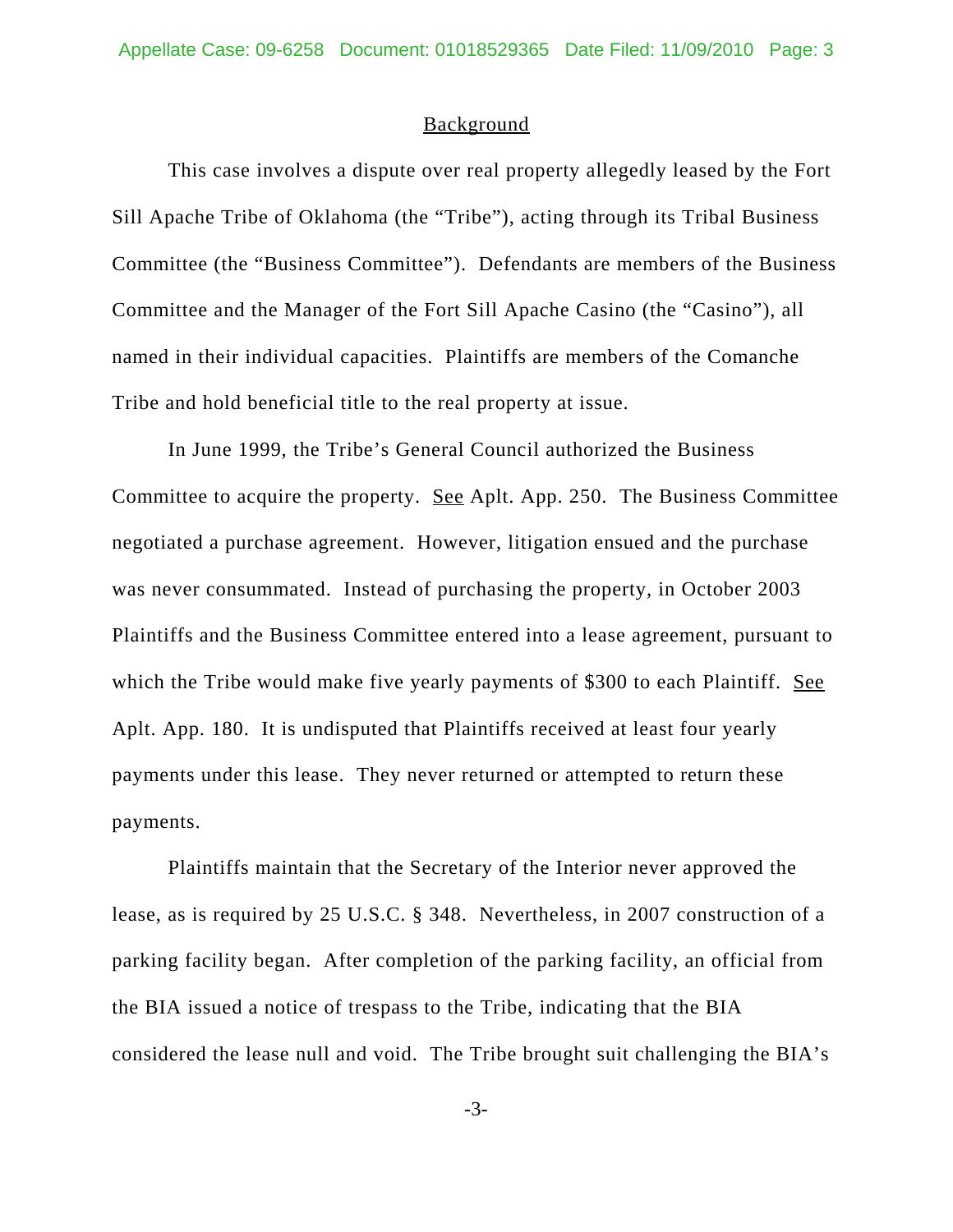trespass determination, which the Tribe later dropped, allegedly in reliance on an Assistant United States Attorney's assurance that the BIA had impliedly approved the lease. See Aplt. App. 183.

After these events, Plaintiffs filed this action which contained seven counts. See Aplt. App. 12, 20-25. Only two counts survived a motion to dismiss: a claim alleging violation of 25 U.S.C. § 345, which grants federal jurisdiction over Indian claims of unlawful exclusion from congressionally allotted parcels, and a common-law trespass claim. These counts remain only as to Defendants in their individual capacities, and only for declaratory and monetary relief. See Aplt. App. 101-03.

Defendants moved for summary judgment on these claims. Their memorandum in support contained fifty-seven facts, each of which was supported by an affidavit or documentary evidence. See id. 111-23. Of particular importance are the following:

-"The Tribe's Business Committee has authority delegated from the Tribe's General Council to administer business operations of the Tribe . . . , including operations of the Fort Sill Apache Casino," id. 112;

-"[T]he Tribe's General Counsel authorized the Tribe's Business Committee to acquire the property" at issue in the case, id. 117;

-"Plaintiffs gave express consent to the Tribe to make use of the property, including consent to develop a portion of the property for customer parking for the Fort Sill Apache Casino," id. 118;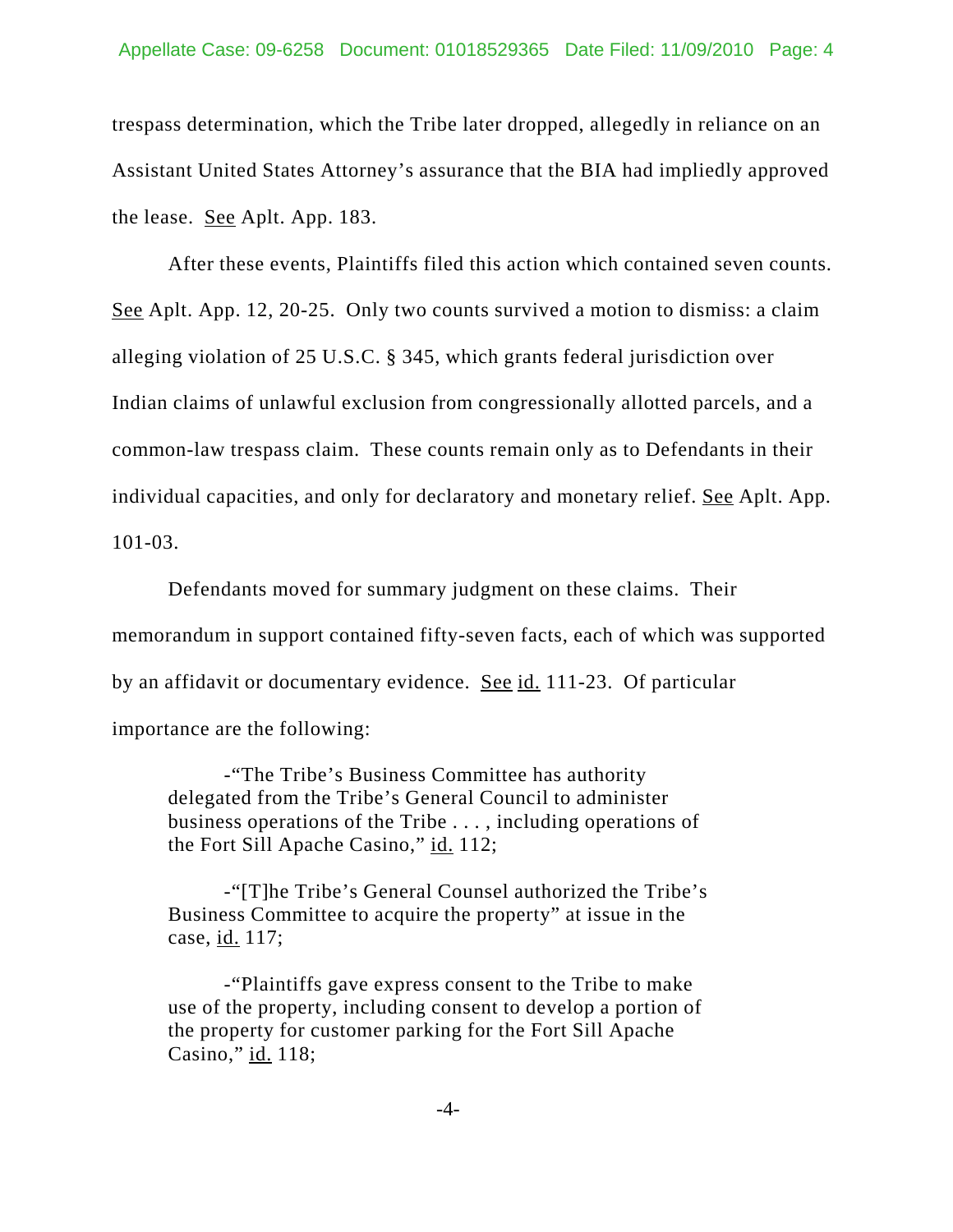-The Tribe made payments under the lease and loans under the abandoned purchase agreement, which the Plaintiffs never returned or tendered, see id. 118, 120; and

-Before the lease expired, Casino activities ceased and the Plaintiffs' land was restored to its original condition. See id. 123.

In response, Plaintiffs set forth fifty undisputed facts, only four of which contained a reference to the record. None referenced Defendants' undisputed facts. See Aplt. App. 143-49. Three of the facts with record references pertain to claims by the "Pence Plaintiffs," who dismissed their claims on appeal. The one remaining "undisputed fact" ostensibly with some support is:

-"Whether or not the General Council of the Ft. Sill Apache Tribe authorized a purchase of the Kerchee lands and not an illegal lease." Aplt. App. 148.

Though styled as "undisputed facts," all other statements were merely reassertions of original pleadings or conclusory, unsupported allegations. See id. 143-49.

The district court granted summary judgment, holding that Plaintiffs failed to raise a genuine issue of material fact for trial. See id. 168. Despite Plaintiffs' non-compliance with the local rule requiring citations to the supporting evidence, the district court reviewed the documents purportedly incorporated by the Plaintiffs and found no support for their assertions. See Aplt. App. 166. It also held that Defendants were entitled to sovereign and qualified immunity. See id. 167-68.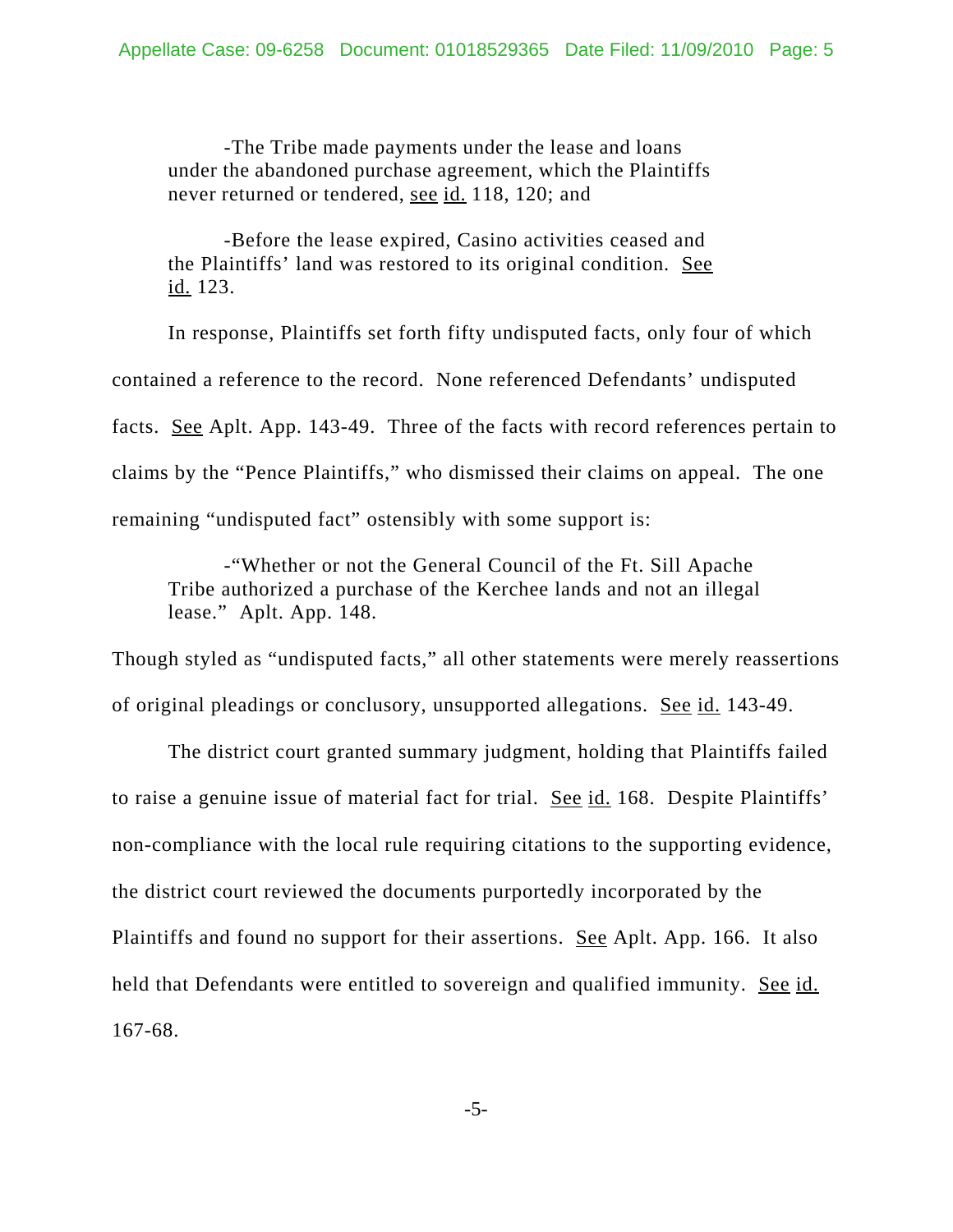On appeal, Plaintiffs argue that the district court erred in granting summary judgment given disputed genuine issues of material fact and that Defendants are not entitled to any immunity having acted outside of their authority. We hold that the Plaintiffs failed to establish a genuine issue of material fact for trial and affirm solely on that basis.

### Discussion

#### A. Jurisdiction

The surviving claims of the Plaintiffs include a claim asserting violation of 25 U.S.C. § 345 and a common-law trespass claim. See Aplt. App. 101 (district court's order); id. 21, 24 (original complaint setting forth the two surviving claims). Some clarification of these claims is needed to explain the basis for subject-matter jurisdiction and properly state the issues.

Title 25 U.S.C. § 345 grants jurisdiction over "suits involving the interests and rights of the Indian in his allotment or patent after he has acquired it." United States v. Mottaz, 476 U.S. 834, 845 (1986) (internal quotation marks and citation omitted). However, § 345 does not create cause of action or a standard for liability. See 25 U.S.C. § 345; cf. Touche Ross & Co v. Redington, 442 U.S. 560, 577 (1979) ("Section 27 [of the Securities Exchange Act of 1934] grants jurisdiction to the federal courts . . . . It creates no cause of action of its own force and effect; it imposes no liabilities."). Thus, Plaintiffs' first count—which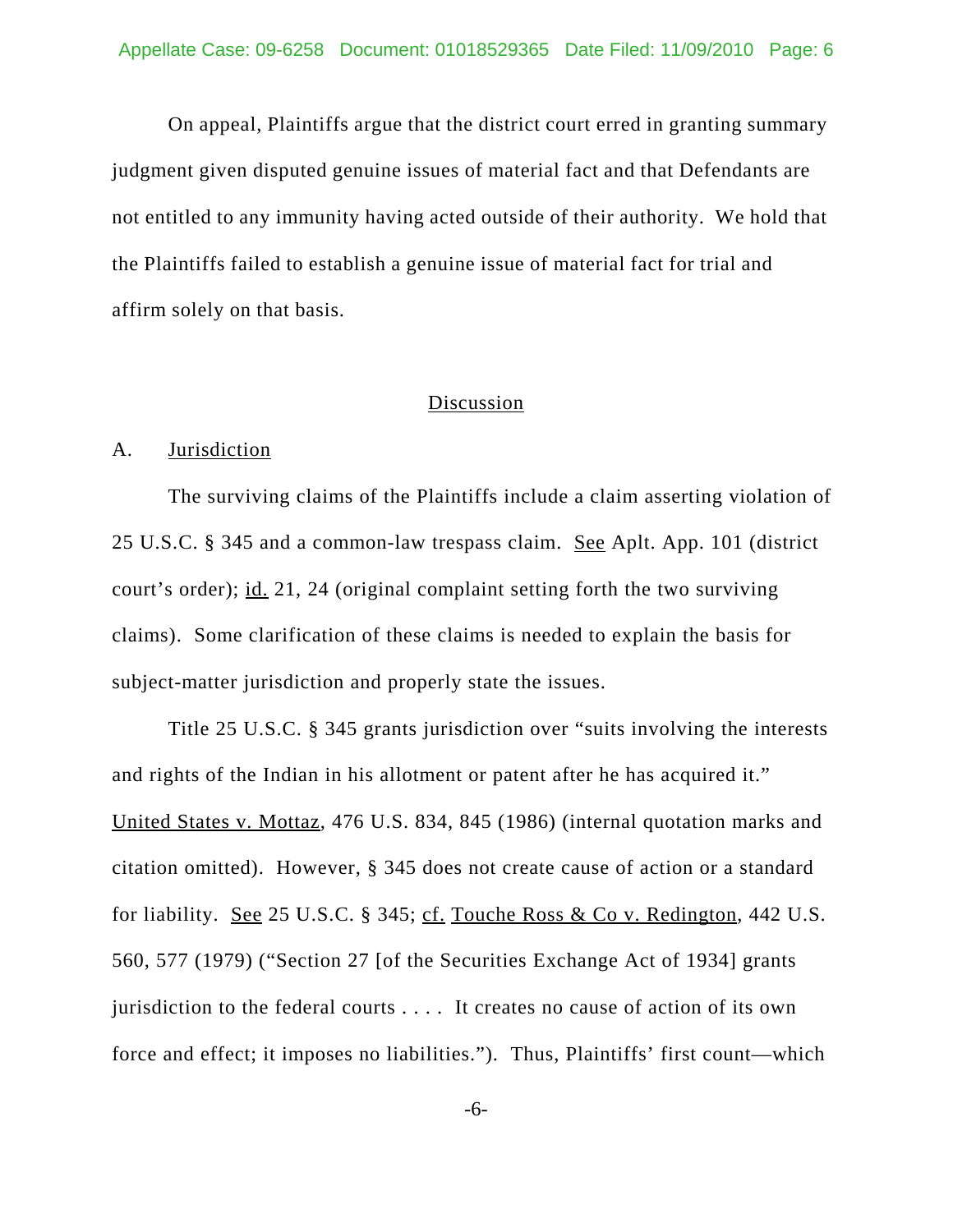asserts "violation" of 25 U.S.C. § 345—does not in and of itself state a claim for relief.

Plaintiffs' second count asserts a common-law trespass claim. However, Indian rights to a Congressional allotment are governed by federal—not state—law. See Oneida Cnty. v. Oneida Indian Nation of New York State, 470 U.S. 226, 235-36 (1985) (holding that federal common law, not state law, governed Indian tribes' damage claims); United States v. Milner, 583 F.3d 1174, 1182 (9th Cir. 2009) ("Federal common law governs an action for trespass on Indian lands."(citations omitted)); Felix S. Cohen, Handbook of Federal Indian Law § 16.03(3)(c) (5th ed. 2005) ("[S] tate courts have no jurisdiction over allotment ownership disputes . . . ."(footnote omitted)). Thus, to the extent that Plaintiffs ground their trespass claim in *state* common law, it cannot provide relief.

Plaintiffs' two claims, however, can be fairly construed to articulate a viable claim over which we have jurisdiction. They contend that § 345 was "violated" in the sense that Defendants' presence on their property constituted trespass and was thus "unlawful" within the meaning of § 345. See Aplt. Br. 8. They combine this with a claim for common-law trespass. See Aplt. App. 24. We construe the complaint as stating a *federal* common-law trespass claim, for

-7-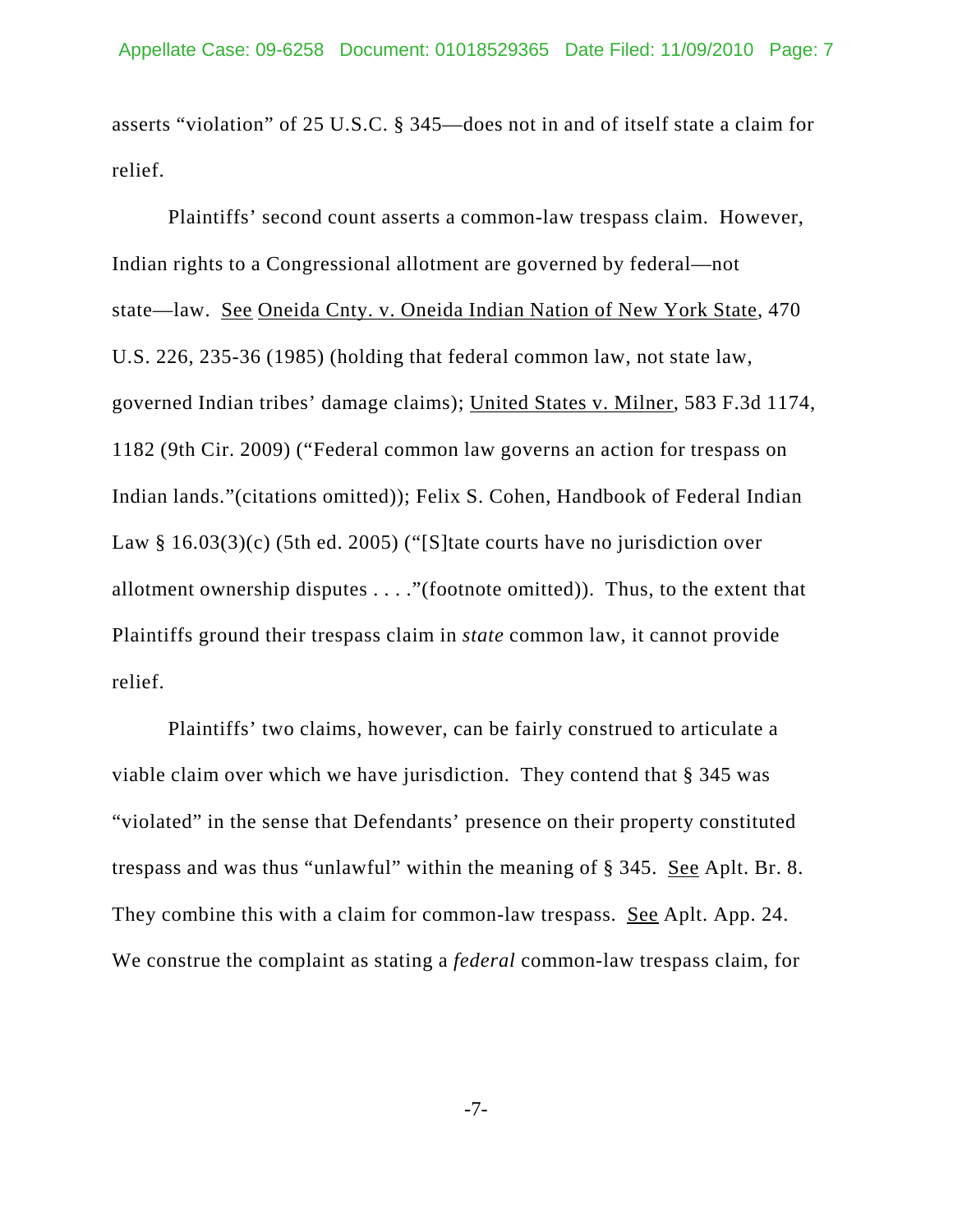which § 345 provides jurisdiction.<sup>1</sup> Accord Milner, 583 F.3d at 1182 (noting that actions for trespass on Indian lands are governed by federal common law (citing United States v. Pend Oreille Pub. Util. Dist. No. 1, 28 F.3d 1544, 1549 n.8 (9th Cir. 1994); Oneida Cnty., 470 U.S. 226 at 235-36)).

In other words, Plaintiffs' two surviving counts form, in essence, one claim: a federal common-law trespass claim for which § 345 provides federal subject-matter jurisdiction. Oklahoma trespass law provides the rule of decision for this federal claim. See California ex rel. State Lands Comm'n v. United States, 457 U.S. 273, 283 (1982) ("Controversies governed by federal law do not inevitably require resort to uniform federal rules. It may be determined as a matter of choice of law that, although federal law should govern a given question, state law should be borrowed and applied as the federal rule for deciding the substantive legal issue at hand.") (citations omitted); Milner, 583 F.3d at 1182 n.6 (adopting Washington trespass law to govern a federal common-law trespass claim brought by Indians) (citations omitted); Felix S. Cohen, Handbook of Federal Indian Law § 16.03(3)(c) (5th ed. 2005) ("Although state courts have no jurisdiction over allotment ownership disputes, federal law adopts state law as the rule of decision in many circumstances, either explicitly or implicitly.").

<sup>&</sup>lt;sup>1</sup> The district court also had subject-matter jurisdiction under 28 U.S.C. § 1331, as a federal common-law suit provides federal question jurisdiction. See Nat'l Farmers Union Ins. Co. v. Crow Tribe of Indians, 471 U.S. 845, 850 (1985).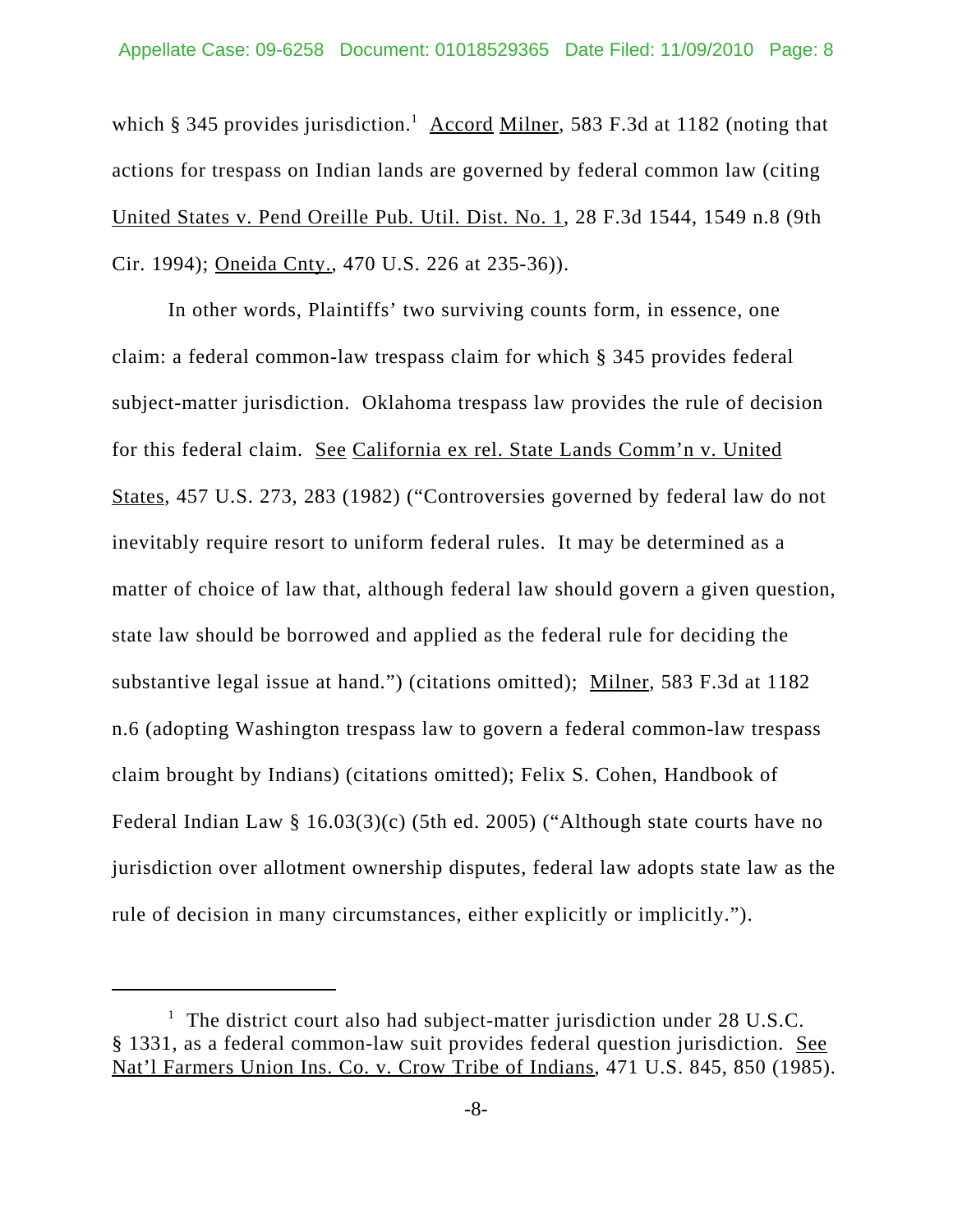#### B. Summary Judgment

Our review of a summary judgment decision is de novo and we employ the same standard as the district court. See Oldenkamp v. United Am. Ins.  $Co.$ ,  $-$ F.3d —, 2010 WL 3758715, \*2 (10th Cir. 2010) (internal quotation marks and citations omitted). We view the evidence and make inferences in the light most favorable to the non-movant. Id.

Under Federal Rule of Civil Procedure  $56(c)(2)$ , summary judgment is appropriate "if the pleadings, the discovery and disclosure materials on file, and any affidavits show that there is no genuine issue as to any material fact and that the movant is entitled to judgment as a matter of law." Fed. R. Civ. P.  $56(c)(2)$ . The movant bears the initial burden of proving that no genuine issues of material fact exist for trial. See Adickes v. S.H. Kress & Co., 398 U.S. 144, 157 (1970). In response, the non-movant must "set out specific facts showing a genuine issue for trial." Fed. R. Civ. P.  $56(e)(2)$ . The non-movant "may not rely merely on ... its own pleadings." Id. Rather, it must come forward with facts supported by competent evidence. See Adler v. Wal-Mart Stores, Inc., 144 F.3d 664, 671 (10th Cir. 1998). If the non-movant fails to carry this burden, summary judgment is appropriate. Id.

An issue of fact is "genuine" "if the evidence is such that a reasonable jury could return a verdict for the non-moving party" on the issue. Anderson v. Liberty Lobby, Inc., 477 U.S. 242, 248 (1986). An issue of fact is "material" "if

-9-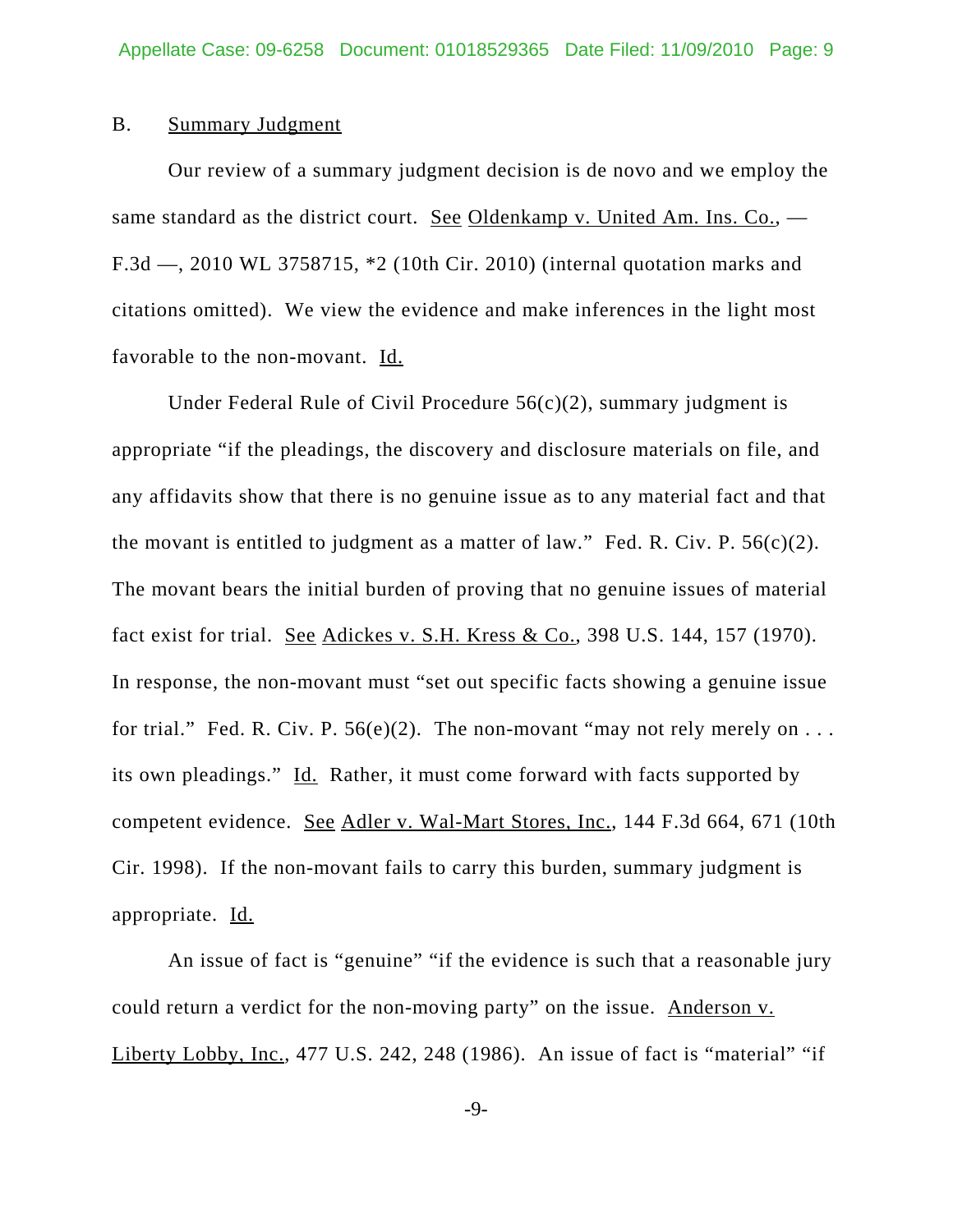under the substantive law it is essential to the proper disposition of the claim" or defense. Adler, 144 F.3d at 670 (citing Anderson, 477 U.S. at 248). In determining whether a non-movant asserting a claim or defense has raised a genuine issue of material fact, courts invariably take into account the substantive burden of proof at trial. See Anderson, 477 U.S. at 252. Thus, in response to a properly supported motion for summary judgment, a non-movant must produce sufficient evidence for a reasonable trier of fact to find in its favor at trial on the claim or defense under consideration.

Plaintiffs failed to carry this burden as to their claim. The local rules provide that when confronted with a movant's numbered statement of undisputed facts supported by citations to record evidence, a non-movant must provide a concise statement of material facts as to which the party asserts genuine issues exist. W.D. Okla. L.R. 56.1(b)  $&$  (c). Each fact in dispute must be numbered and supported by citations to record evidence.  $\underline{Id}$ . This counter-statement of facts must also indicate (where applicable) the number of the movant's fact that is disputed. Id. Although Plaintiffs included a numbered statement of facts, they did not reference Defendants' facts. They did reference and include three underlying lease documents pertinent to claims now dismissed on appeal. Aplt. App. 147. Concerning whether the Defendants acted with authority, Plaintiffs stated that the Tribe's General Counsel delegated the authority to purchase—but not to lease—the Plaintiffs' property. See Aplt. App. 148. In support of this

 $-10-$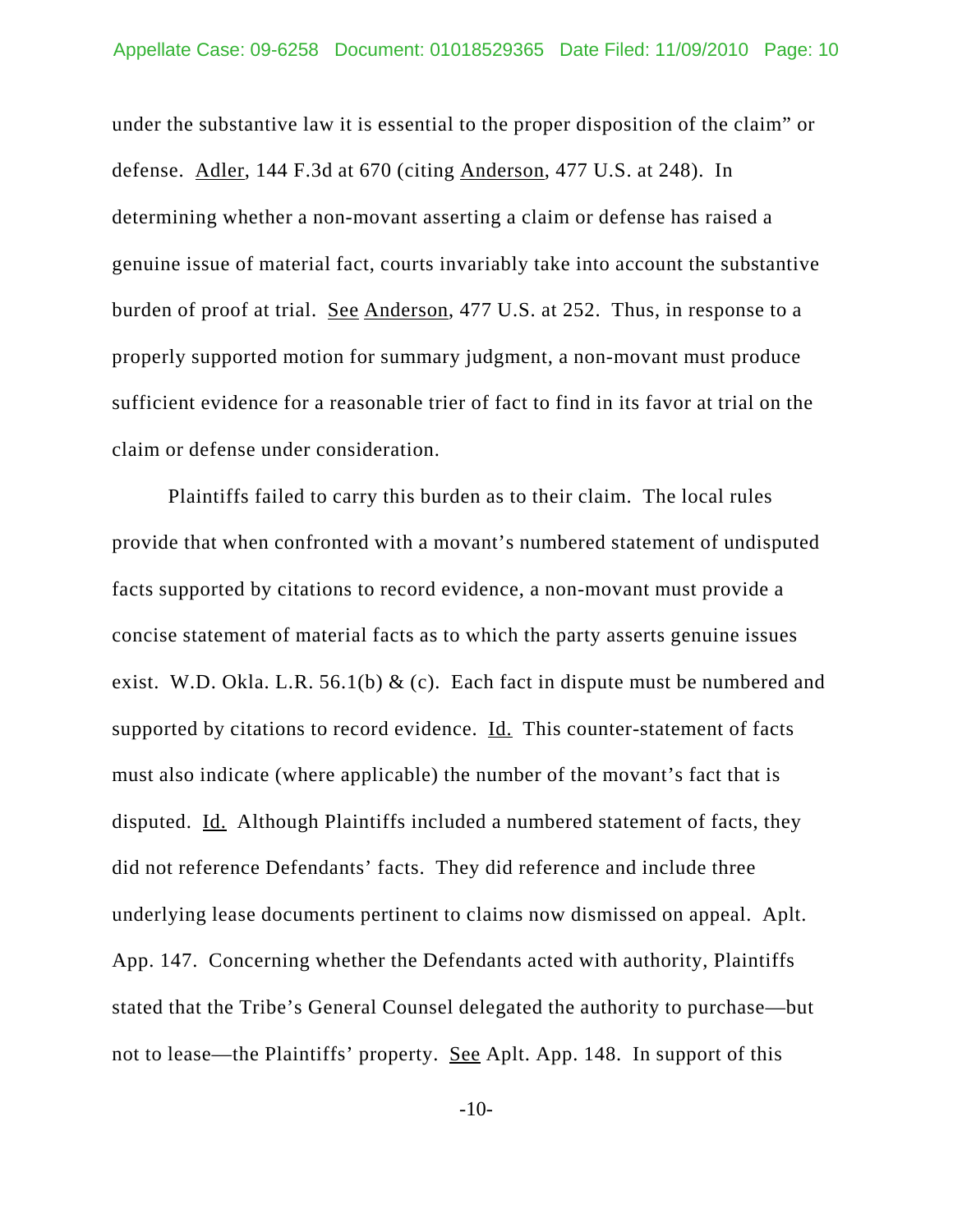factual contention, Plaintiffs cited to a Tribal Council Resolution that vests the Business Committee with "such authority as may be reasonable and necessary for the . . . acquisition" of Plaintiffs' property. Aplt. App. 148, 249-250.

Putting aside whether this single supported fact raises a "genuine" issue—after all, the "reasonable and necessary authority" to acquire property seems to encompass the authority to lease, see Black's Law Dictionary (8th ed. 2004) (defining "acquisition" as "the gaining of possession or control over something")—it certainly does not raise a "material" issue.

Under Oklahoma law, consent forms a complete defense to trespass. See Antonio v. Gen. Outdoor Adver. Co., 414 P.2d 289, 291 (Okla. 1966) ("Trespass is not committed if there is permission or consent to do [the] acts complained of, which consent may be implied by the circumstances." (internal quotation marks) and citation omitted)); Vertex Holdings, LLC v. Cranke, 217 P.3d 120, 123 (Okla. Civ. App. 2008) (defining trespass as "the actual physical invasion of the property of another *without permission*"(emphasis added) (citations omitted)). Plaintiffs did not controvert Defendants' properly supported contention that "Plaintiffs gave express consent to the Tribe to make use of the property." See Aplt. App. 118 (¶ 33). Thus, Plaintiffs' controverted fact is immaterial: even if the Business Committee did not have the authority to enter into the lease, Plaintiffs' consent to Defendants' presence precludes recovery for trespass. Because Plaintiffs failed to properly raise a genuine issue of material fact for trial, the district court's grant of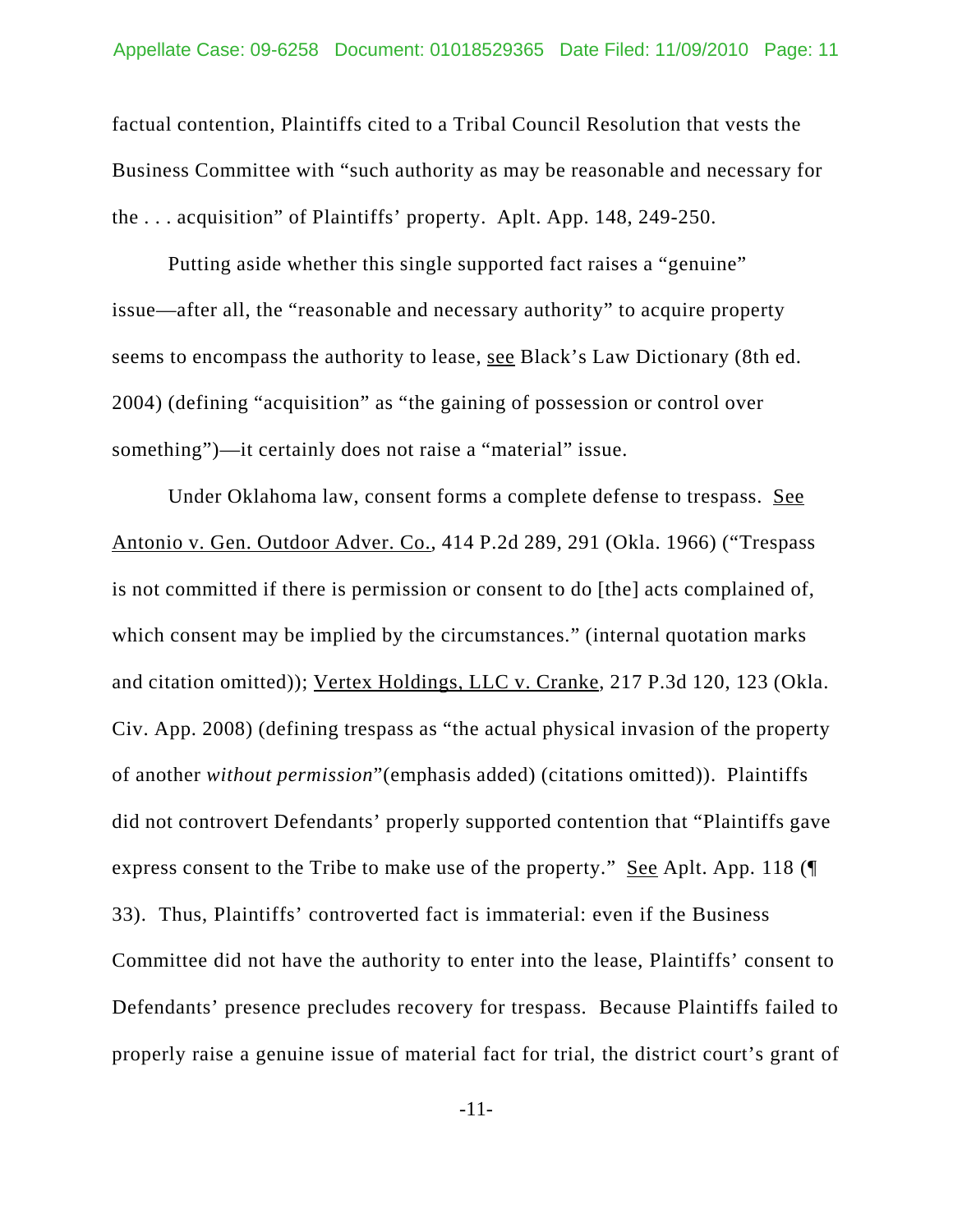summary judgment was appropriate.

Plaintiffs argue that non-compliance with the local rules by not labeling undisputed facts as disputed should not warrant summary judgment and that it should have been apparent from their presentation that Defendants' facts were disputed, at least as to the authority of the Business Committee Members. Aplt. Br. 30-33. In return, Defendants point out that Plaintiffs failed to heed a fundamental requirement of federal summary judgment practice (identifying specific evidence showing a genuine issue of material fact), leaving undisputed the movant's statement of material facts, which was supported by detailed references to the record. Aplee. Br. 25. We agree with Defendants.

Local rules that are consistent with the national rules have the force of law. Kinsley v. Lakeview Reg'l Med. Ctr. LLC, 570 F.3d 586, 589 (5th Cir. 2009); Fed. R. Civ. P. 83(a)(1). Plaintiffs do not challenge the validity of the Western District of Oklahoma's local rule 56.1, nor do they claim that the rule was vague or unclear. Contrary to Plaintiffs' assertions, the rule is not a simple "labeling" requirement. It is an important tool to identify and address the facts at issue on summary judgment: a district court should not have to guess which of the movant's material facts are actually disputed by the non-movant. This is particularly important in complicated litigation, as the district court correctly noted. <u>See</u> Aplt. App. 165. In the end, however, Plaintiffs' failure to produce the evidence specifically required under Federal Rule of Civil Procedure 56(e)(2)

-12-